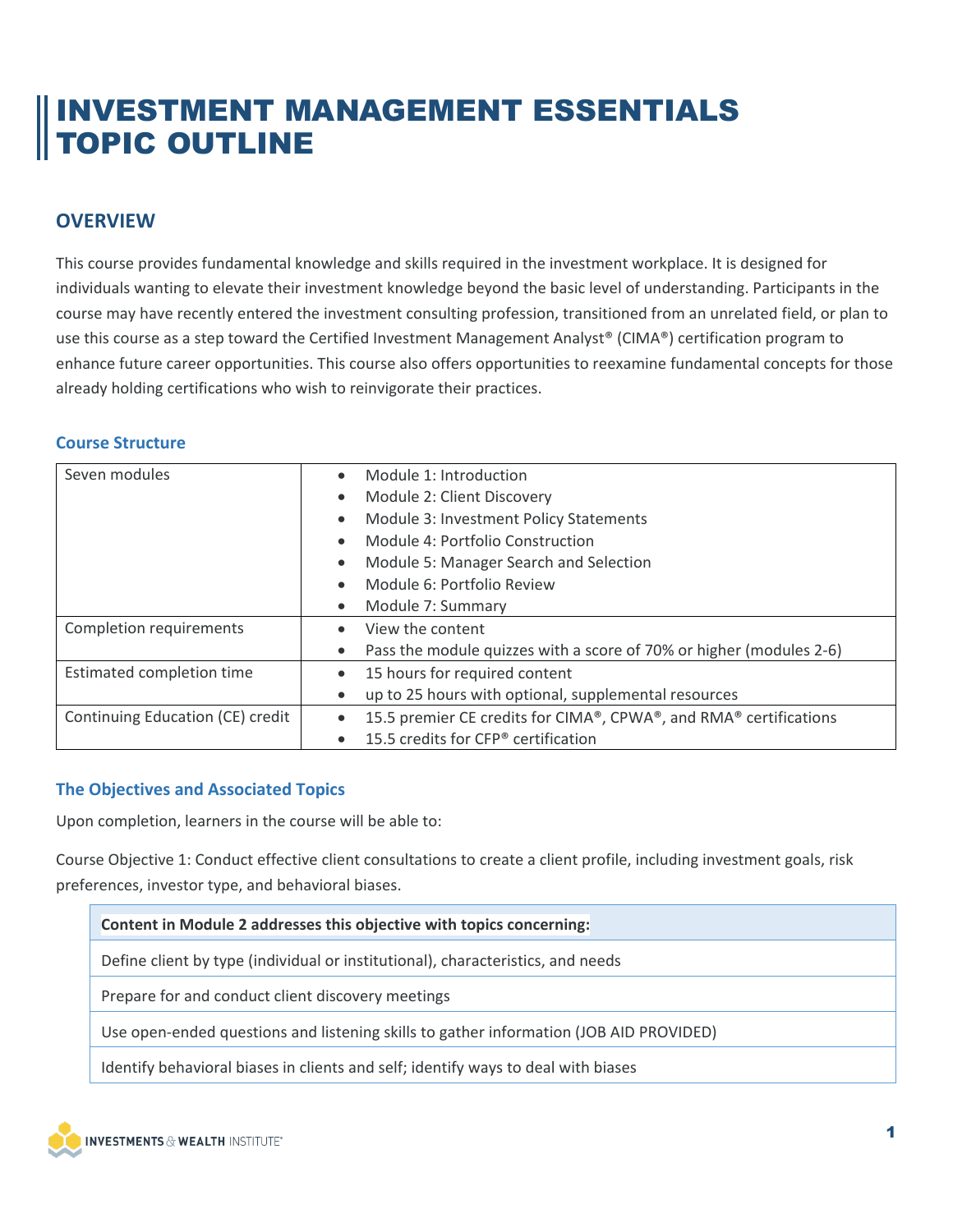Work with clients to set goals, identify risk and return objectives, select appropriate benchmarks

Communicate value to clients and establish trust

Course Objective 2: Describe fundamental components of an investment policy and its importance in governing the client relationship.

#### **Content in Module 3 addresses this objective with topics concerning:**

Outline the importance of investment policy for individual and institutional investors

Describe the tasks that an investment policy statement (IPS) takes on related to delegation of authority; delineating primary components related to cash flow, asset allocation, and diversification; describe strategies to be used; explain the rationale behind decision-making; and, providing governance for who does what, when, and how

Use a three-step process for developing an IPS

Use an IPS interview questionnaire to gather information (JOB AIDS PROVIDED)

Develop the IPS with the client including return objectives, risk objectives, and constraints

Use a checklist to flesh out 19 critical sections of an IPS (JOB AID PROVIDED)

Describe governance, regulatory standards, fiduciary standards, compliance, and monitoring associated with the IPS

Use sample IPS for institutional and individual investors to create IPS for own clients (JOB AIDS PROVIDED)

Communicate value and provide education/guidance throughout the IPS development phase

Course Objective 3: Compare and contrast various methods of client portfolio construction, including the tradeoffs between common investment vehicles, asset allocation options, and risk management techniques.

### **Content in Module 4 addresses this objective with topics concerning:**

Outline money markets versus capital markets

Identify application of modern portfolio theory (MPT) and capital asset pricing model (CAPM) to risk and return, market efficiency, and the efficient frontier

Apply concepts of diversification and correlation to establishing a portfolio

Identify asset classes and subclasses that will create a diversified portfolio to meet stated returns

Distinguish between different management styles and allocation strategies to match investor styles

Describe different alternative assets and the benefits/challenges to using them in portfolios

Define different types of risk and using dispersion, standard deviation, Delta Normal, volatility, and Sharpe Ratio for measurements of risk

Review how to speak about the risk/return tradeoff with clients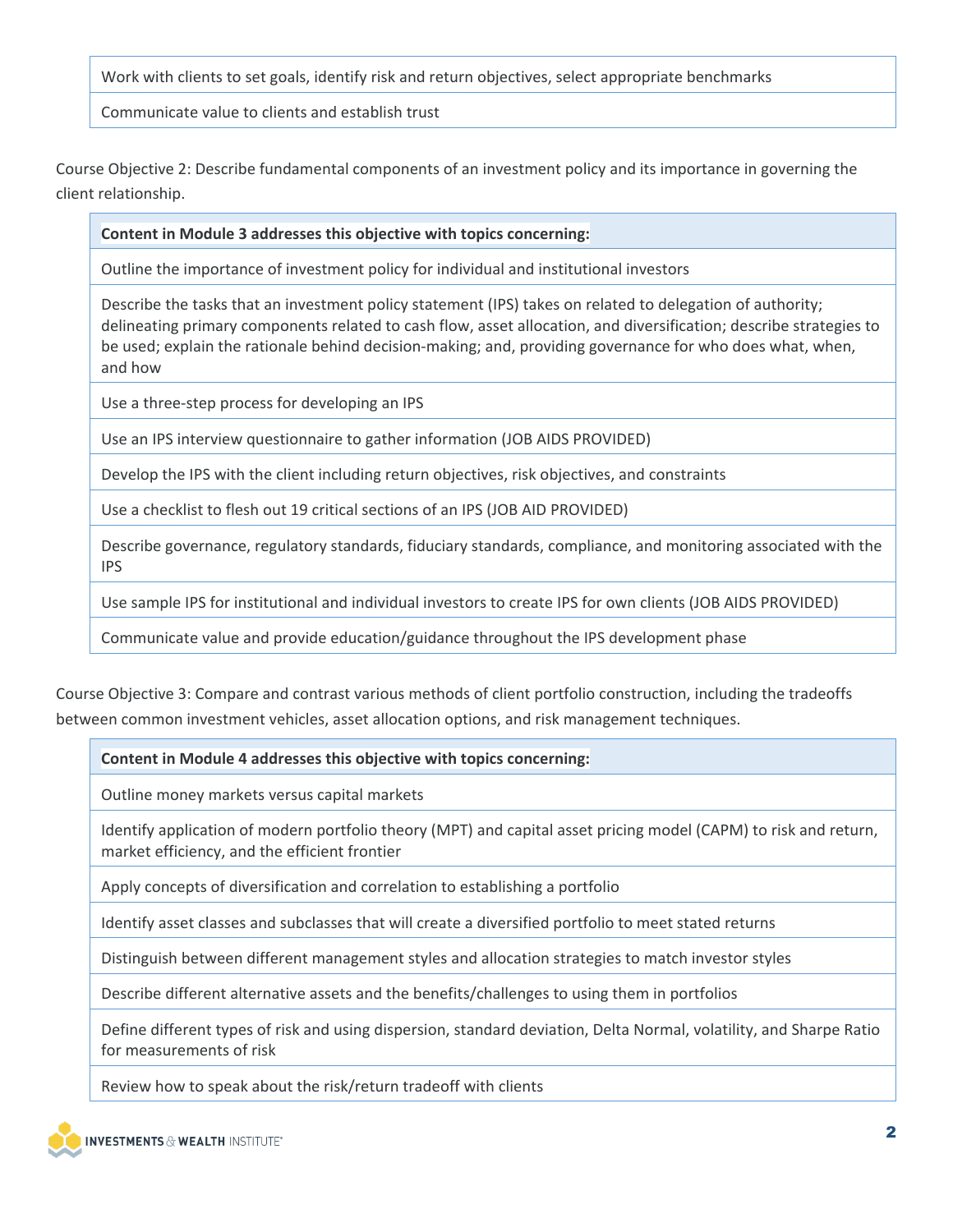Use diversification and efficient portfolio theory practices to design portfolios

Course Objective 4: Outline best practices of effective due diligence in the search and selection of investment managers for clients.

#### **Content in Module 5 addresses this objective with topics concerning:**

Identify four repeatable, defensible steps to use in manager search and selection:

- 1. Establish fundamental, preferential, and benchmark criteria (JOB AIDS PROVIDED)
- 2. Collect information (due diligence), screen through list of candidates, and evaluate candidates against criteria
- 3. Select manager(s) based on qualitative evaluations
- 4. Implement choices and evaluate performances

Review asset classes and manager classifications (e.g., roles-based groupings) when searching through managers for a client

Understand the backgrounds, key clients, fees/expenses of separately managed accounts (SMAs), pooled funds, limited partnerships, and exchange-traded funds that various managers may employ.

Identify and describe the use of quantitative measures including:

- Expected risk and return measures (expected risk, expected return, and standard deviation)
- Coefficients and performance attribution analysis (beta coefficient, r-squared, and performance attribution)
- Risk measure (Sharpe ratio, Sortino ratio, m squared, Treynor ratio, Jensen's alpha, tracking error, and information ratio)

Distinguish between statistical measures of performance: benchmark comparisons, historical returns, risk and return measures, and risk-adjusted return measures

Describe due diligence as an on-going process in the qualitative portion of manager search and selection

Define the Nine Ps in due diligence and the questions/areas of examination that can be used to discover more about each

Describe performance monitoring and setting up accurate benchmarks by which to measure manager performance.

Identify characteristics of performance benchmarks so they are appropriate and accountable, measurable, unambiguous, representative of an investable universe, and investable (e.g., peer universe analysis)

Understand quantitative assessments of performance data through attribution analysis, holding-based style analysis, returns-based styles analysis, and performance analysis vs. benchmark

Decide when manager change is required or whether more data is necessary before making a manager change

Course Objective 5: Develop principal investment management skills for presenting recommendations for portfolio strategy based on client profile, investment policy strategy, and market conditions.